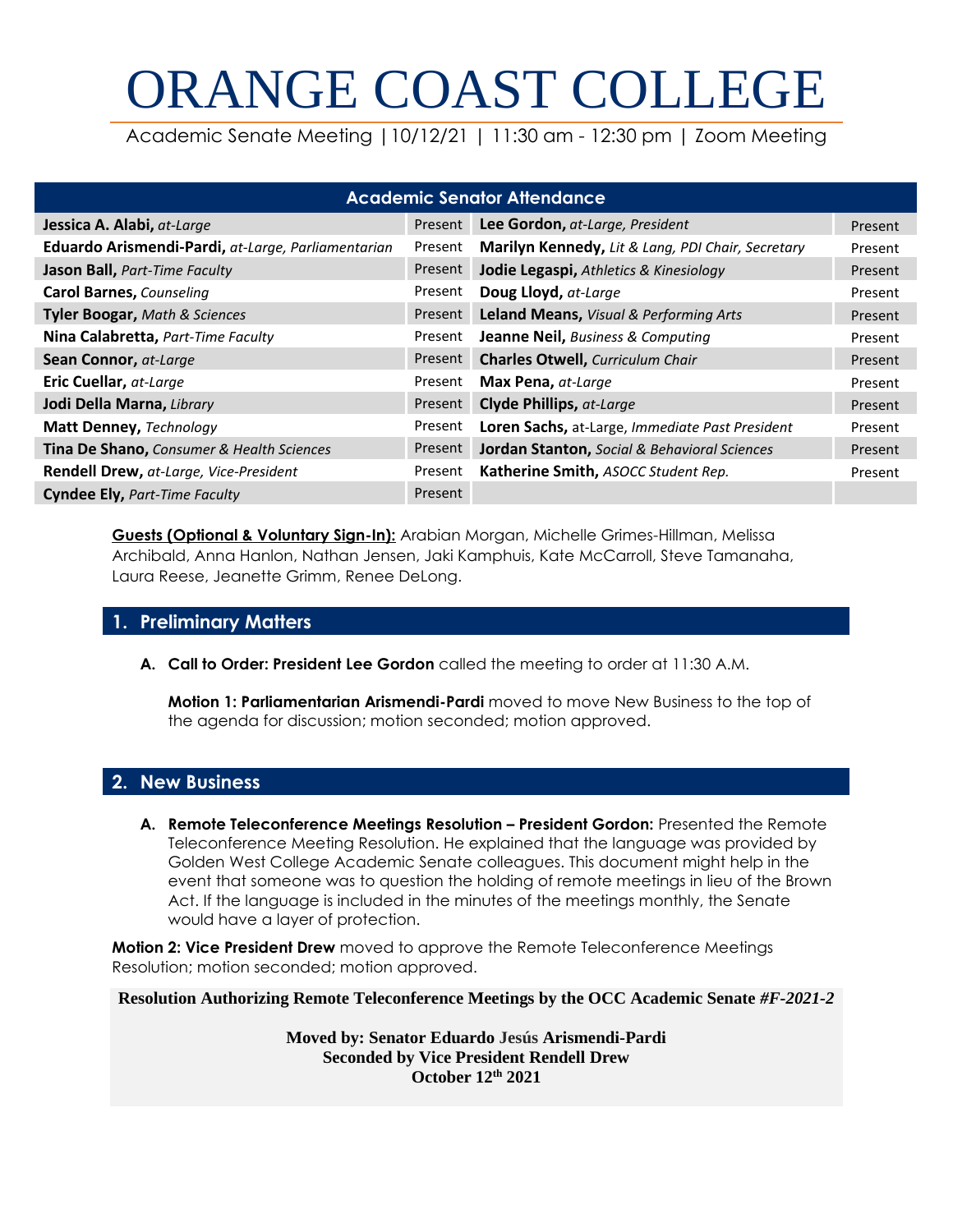#### **A RESOLUTION OF THE ACADEMIC SENATE OF ORANGE COAST COLLEGE REAFFIRMING A LOCAL EMERGENCY, RATIFYING THE PROCLAMATION OF A STATE OF EMERGENCY BY GOVERNOR NEWSOM'S "CORONAVIRUS STATE OF EMERGENCY PROCLAMATION" OF MARCH 4, 2020, AND AUTHORIZING REMOTE TELECONFERENCE MEETINGS OF THE LEGISLATIVE BODIES OF THE ACADEMIC SENATE OF ORANGE COAST COLLEGE FOR THE PERIOD OCTOBER 12TH 2021 THROUGH NOVEMBER 9TH 2021 PURSUANT TO BROWN ACT PROVISIONS.**

**WHEREAS**, the Academic Senate of Orange Coast College is committed to preserving and nurturing public access and participation in meetings of the Academic Senate of Orange Coast College; and

**WHEREAS**, all meetings of Academic Senate of Orange Coast College's legislative bodies are open and public, as required by the Ralph M. Brown Act (Cal. Gov. Code 54950 – 54963), so that any member of the public may attend, participate, and watch the Academic Senate of Orange Coast College's legislative bodies conduct their business; and

**WHEREAS**, the Brown Act, Government Code section 54953(e), makes provisions for remote teleconferencing participation in meetings by members of a legislative body, without compliance with the requirements of Government Code section 54953(b)(3), subject to the existence of certain conditions; and

**WHEREAS**, a required condition is that a state of emergency is declared by the Governor pursuant to Government Code section 8625, proclaiming the existence of conditions of disaster or of extreme peril to the safety of persons and property within the state caused by conditions as described in Government Code section 8558; and

**WHEREAS**, a proclamation is made when there is an actual incident, threat of disaster, or extreme peril to the safety of persons and property within the jurisdictions that are within the Academic Senate of Orange Coast College's boundaries, caused by natural, technological, or human-caused disasters; and

**WHEREAS**, it is further required that state or local officials have imposed or recommended measures to promote social distancing, or, the legislative body meeting in person would present imminent risks to the health and safety of attendees; and

**WHEREAS**, such conditions now exist in the District, specifically, a state of emergency due to the COVID-19 pandemic has been proclaimed by Governor Newsom on March 4, 2020; and

**WHEREAS**, the "County of Orange Health Officer's Orders and Strong Recommendations" (revised August 20, 2021) recommends continued social distancing for vulnerable populations and our governing bodies may consist of members who are particularly vulnerable to the coronavirus, and meeting remotely continues to maintain minimal social interactions to further minimize potential exposure to the coronavirus; and

**WHEREAS**, the Academic Senate of Orange Coast College does hereby find the COVID-19 pandemic and lack of social distancing has caused, and will continue to cause, conditions of peril to the safety of persons within the college that are likely to be beyond the control of services, personnel, equipment, and facilities of the college, and desires to proclaim a local emergency and ratify the proclamation of state of emergency by the Governor of the State of California and reaffirm the recommendations of the Orange County Health Officer; and

**WHEREAS**, as a consequence of the local emergency, the Academic Senate of Orange Coast College does hereby find that its legislative bodies shall conduct their meetings without compliance with paragraph (3) of subdivision (b) of Government Code section 54953, as authorized by subdivision (e) of section 54953, and that such legislative bodies shall comply with the requirements to provide the public with access to the meetings as prescribed in paragraph (2) of subdivision (e) of section 54953; and

**WHEREAS**, all agendas will continue to be posted publicly at campus locations and online, members of the public will be allowed to join meetings and participate via Zoom, and all parts of the Brown Act will be complied with.

#### **NOW, THEREFORE, THE ACADEMIC SENATE OF ORANGE COAST COLLEGE DOES HEREBY RESOLVE AS FOLLOWS**:

**Section 1. Recitals.** The Recitals set forth above are true and correct and are incorporated into this Resolution by this reference.

**Section 2. Reaffirmation of Local Emergency**. The Academic Senate of Orange Coast College hereby reaffirms that a local emergency now exists throughout Orange Coast College, and the "County of Orange Health Officer's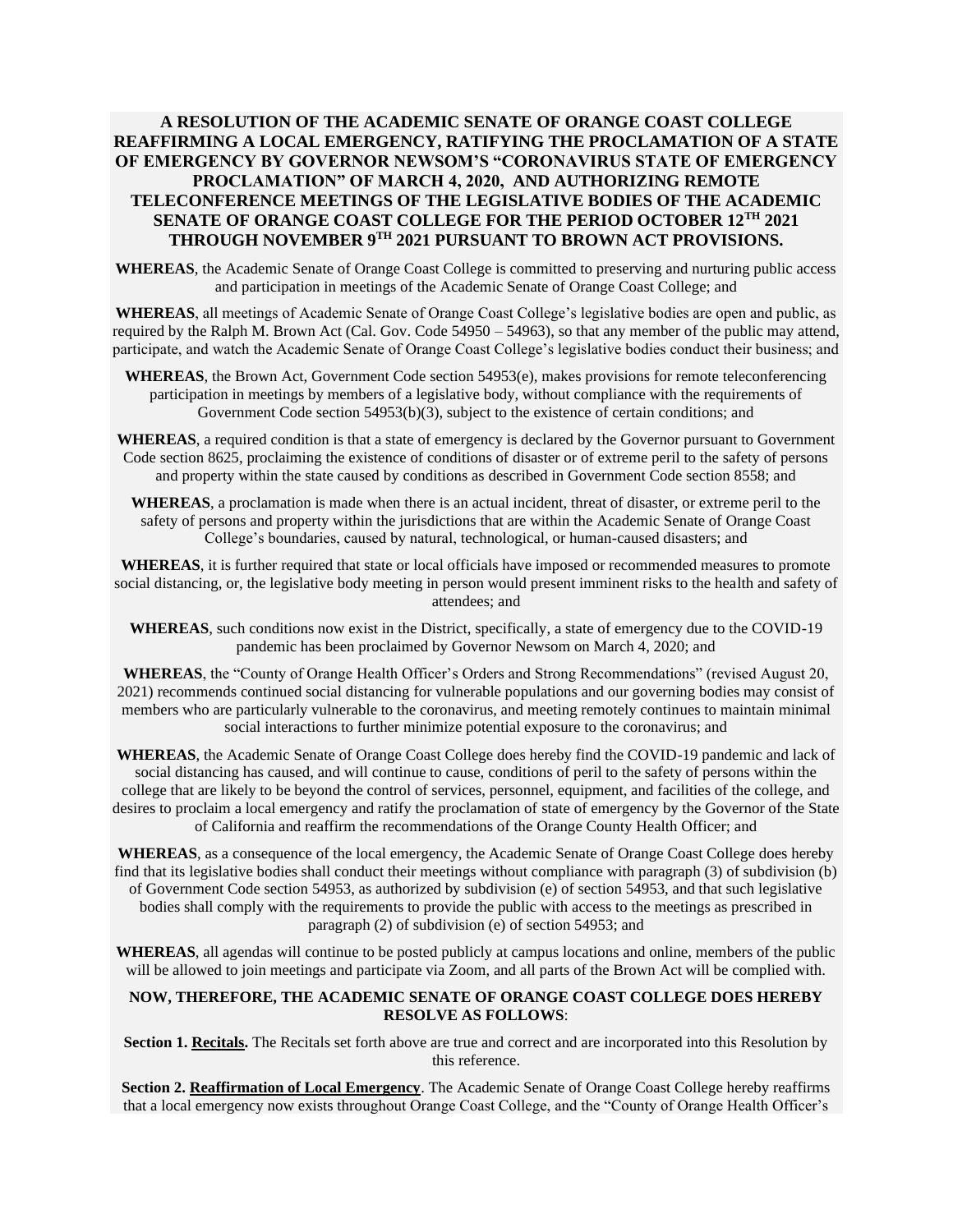Orders and Strong Recommendations" (revised August 20, 2021) recommends continued social distancing for vulnerable populations and our governing bodies may consist of members who are particularly vulnerable to the coronavirus, and meeting remotely continues to maintain minimal social interactions to further minimize potential exposure to the coronavirus.

**Section 3. Ratification of Governor's Proclamation of a State of Emergency.** The Academic Senate of Orange Coast College hereby ratifies the Governor of the State of California's Proclamation of State of Emergency, effective as of its issuance date of March 4, 2020.

**Section 4. Remote Teleconference Meetings.** The Academic Senate Administrative Assistant and legislative bodies of the Academic Senate of Orange Coast College are hereby authorized and directed to take all actions necessary to carry out the intent and purpose of this Resolution including, conducting open and public meetings in accordance with Government Code section 54953(e) and other applicable provisions of the Brown Act.

**Section** 5. **Effective Date of Resolution.** This Resolution shall take effect immediately upon its adoption and shall be effective until the earlier of November 9<sup>th</sup> 2021, or such time the Academic Senate of Orange Coast College adopts a subsequent resolution in accordance with Government Code section 54953(e)(3) to extend the time during which the legislative bodies of the Academic Senate of Orange Coast College may continue to teleconference without compliance with paragraph (3) of subdivision (b) of section 54953.

#### **B. COVID Discussion – Vice-President Drew, CFE President Rob Schneiderman and CFE Executive Director Bob Fey:**

**Vice President Drew:** It is important to keep COVID-19 and its related issues in front of faculty. The goal is to provide an update on vaccine mandates, testing, verification process, and repercussions. For those that choose not to get vaccinated, the District is considering making testing available for them.

**CFE President Schneiderman:** CFE is still in the middle of negotiations and want people to have the opportunity to have alternatives to the vaccination, if they cannot be vaccinated or they choose not to be vaccinated for a specific reason. There is going to be a medical exemption, a religious exemption, and possibly a "closely-held personal belief" exemption. They tried to clarify whether that means a closely-held religious belief or closely held personal belief, but in conversations with the Chancellor and in negotiations, it sounded like two things, either they choose to be exempt because of a religious belief or they have a closely-held personal belief. It does not sound like those three categories are going to be questioned. If people choose an exemption, they would be subject to weekly testing.

They are negotiating for faculty, but they have to include some information about students because this affects the workplace and working conditions. If they have students in their classes, they want to make sure that they have been tested, that they wear a mask and that they have been vaccinated. If someone is vaccinated, there are multiple ways to show that they are vaccinated.

Some of the vaccination timelines seem unrealistic as not everybody might get vaccinated by December 1. CFE will work with management on those. If someone is unvaccinated, they will be subject to weekly testing, which will be on one of the campuses. This will be a tremendous expense to the District. Each test could cost between \$100-\$200. There needs to be a semester-long calendar of where the testing sites are. It has to be distributed to faculty. If someone chooses not to be vaccinated or they cannot be vaccinated because of their medical condition, they should have the opportunity to see the most convenient testing site at one of the three campuses for the entire semester, so they don't miss a week.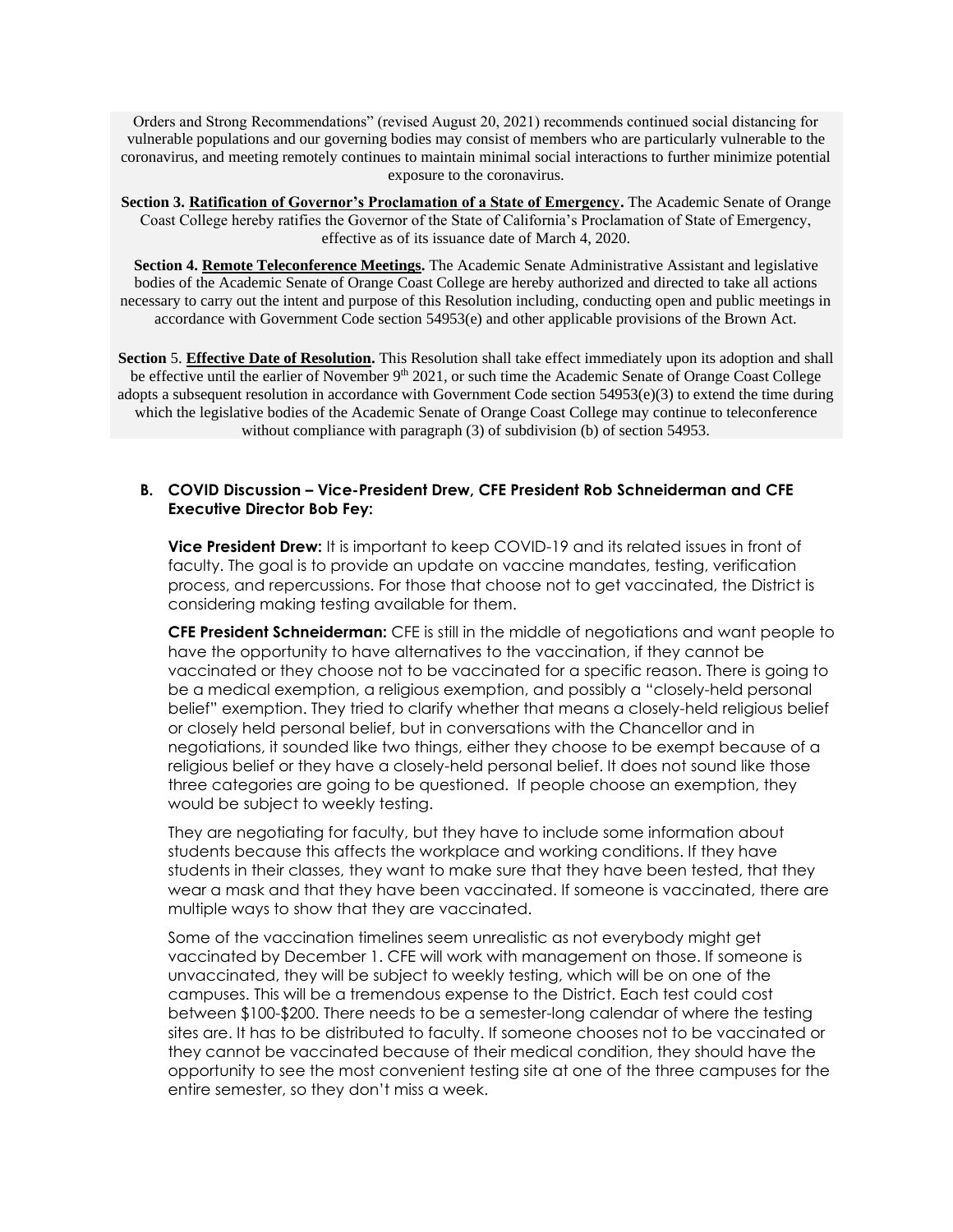There is a deadline to fill out the paperwork. If the paperwork does not get filled out by the agreed-upon date, faculty will receive a *letter of instruction,* not disciplinary, but a pre-disciplinary letter to fill out the paperwork. After that, if someone misses a week of testing and they do not complete that, they will receive a *warning letter,* another *letter of instruction*. The second time they get a *letter of reprimand*. The third time the proposal is to lose five days of pay and receive a 90-day notice, which is a pre-dismissal. When someone receives a 90-day notice after the third time of missing their tests, then the next time the District will recommend to the Board to dismiss the faculty member after the fourth time. There are still questions about who enforces all of that if students show up to class and they are not tested; that is not clear right now.

**Vice-President Drew:** Some of this language sounds like it will have a chilling effect on faculty. One of the larger concerns is what faculty are to do if a student shows up sick to class.

**Senator Kennedy:** Stated that in general all of this sounds pretty chaotic considering the layers of things and who will oversee all of this. One constituent stated that they did not like the idea that every faculty member had to be on campus next semester for a class. Some faculty are having all of their classes on campus, and so that should make up for faculty who cannot be on campus. Another constituent stated that they did not like the Union advising faculty on what kinds of classes to schedule because that was not the Union's purview.

**Senator Calabretta:** Asked if there is a possibility for sections of classes to be left without instructors in the middle of the semester and if those classes would need to be filled in by other instructors.

**CFE President Schneiderman:** As Senator Kennedy stated, it seemed rather disorganized, and they are trying to avoid having to replace a part-timer in the middle of the semester and then ascertaining what that would do to the part-timer's place on the priority assignment list. They need to get back to some negotiations on that.

**Motion 3: President Gordon** moved to extend the time on this item by ten minutes; motion seconded; motion approved.

**Senator Ball:** The enrollment crisis and the budget problems are widespread. Part-time faculty are in a position where if they are at risk, they are not going to turn down work. They are going to risk their lives more than anyone else just to pay the rent. As a parttimer, he thinks that the emphasis of protection should be on preventing them from getting the virus and passing it on. If colleagues in STEM say that the virus can kill them, it is real, and the vaccines are safe, as college faculty we should take that really seriously. He does not want to get it or spread it to his parent, not should anyone else experience that. Faculty are already required to be vaccinated for other things.

**Senator Means:** Received a comment from one of his constituents. He would like to know what to do in the case of students showing up actively sick, vaccinated or not. He would like to know what the policy states and what is being done now.

**Senator Alabi:** She is disappointed on how punitive the language is. They currently do not know about anyone's medical records and while someone said that they cannot avoid any vaccinations they do not know what vaccinations people actually have because of their medical history. While people are required, it is unknown what they discuss with their doctors and what they do and do not have. This is one of the first vaccinations where they are trying to publicly expose people for vaccinations and their medical records.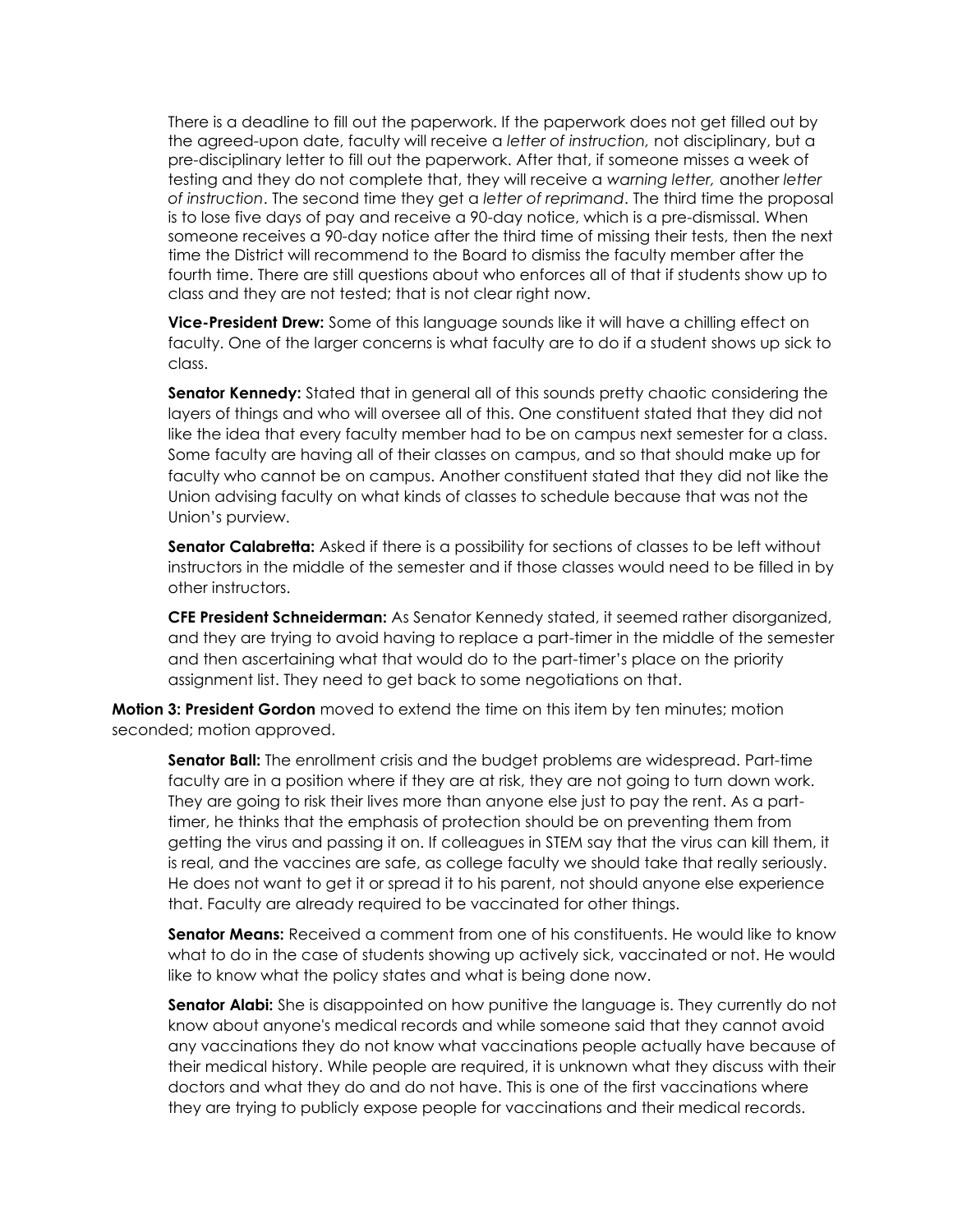They also do not know what could come up that could cause a person to miss an appointment. There are many reasons people can miss appointments just like they miss meetings or class. She would hate to see a colleague lose their job because they miss an appointment. She is also concerned on how this gets close to getting into people's privacy.

**Vice-President Drew:** There are arguments to made be for compliance because this is a public place, but there are some concerns about the punitive language.

**CFE President Schneiderman:** There are exemptions in the proposal for when people are traveling, when they are sick, if they have an illness and they cannot get vaccinated, they are going to go through the reasonable accommodation process. They will be able to set up separate reasonable accommodations for testing. Same with travel and illness. There is going to be a process if people are not feeling well. This is a great responsibility. They want a great deal of freedom and with freedom comes a great deal of responsibility. This is life and death freedom. They have the freedom to get a shot or not get the shot. They want to make sure that if people do not want to take the vaccine that they have an alternative; however, there is a great responsibility. People will get the schedule with all the tests for the whole entire semester. People could take a test once a week to save a life of their grandparent and or a student in the class.

**President Gordon** noted that the time for this item has expired.

**C. BP/AP: 5150 Extended Opportunity Programs and Services and BP 5210 Communicable Diseases – Senator Kennedy:** Asked if any of the Senators had any questions or comments on the policies for the District Board Policies and Procedures meeting on Friday. She heard the conflicting opinions in the Covid-19 discussion that may relate to one of the policies The policies were displayed on the screen and previously distributed via email for feedback. She noted that BP 5210 was for students only. **Senator Alabi:** When a student is removed for illness, what is the policy for make-ups?

**Senator Kennedy:** There is usually a medical release process on the campus for communicable disease and DSPS has required accommodations for disabled students.

**Vice President Drew:** Where is the verification of compliance with students in regards to the BP 5210 Communicable Diseases policy? How is their compliance confirmed? Do students know about this policy?

**CFE President Schneiderman:** That is still unknown. We need to find out if the District will be hiring a company that has a QR code which will not reveal people's health data but just their status to be in class or not

**Senator Sachs:** Faculty have the right to establish how they want to encourage students to do the "right thing." In the syllabi, faculty can state something like "please communicate that with me to make an accommodation" if students are sick. That is classroom management, and it is faculty purview. Some other things are directly associated with working conditions and outside of faculty control, but faculty can determine how they conduct their classes. They need to rethink how to structure their classes to allow a little more flexibility when a student has an issue. He encourages everybody to take a look at their classroom policies so that students do not feel obligated to show up when they are not feeling well.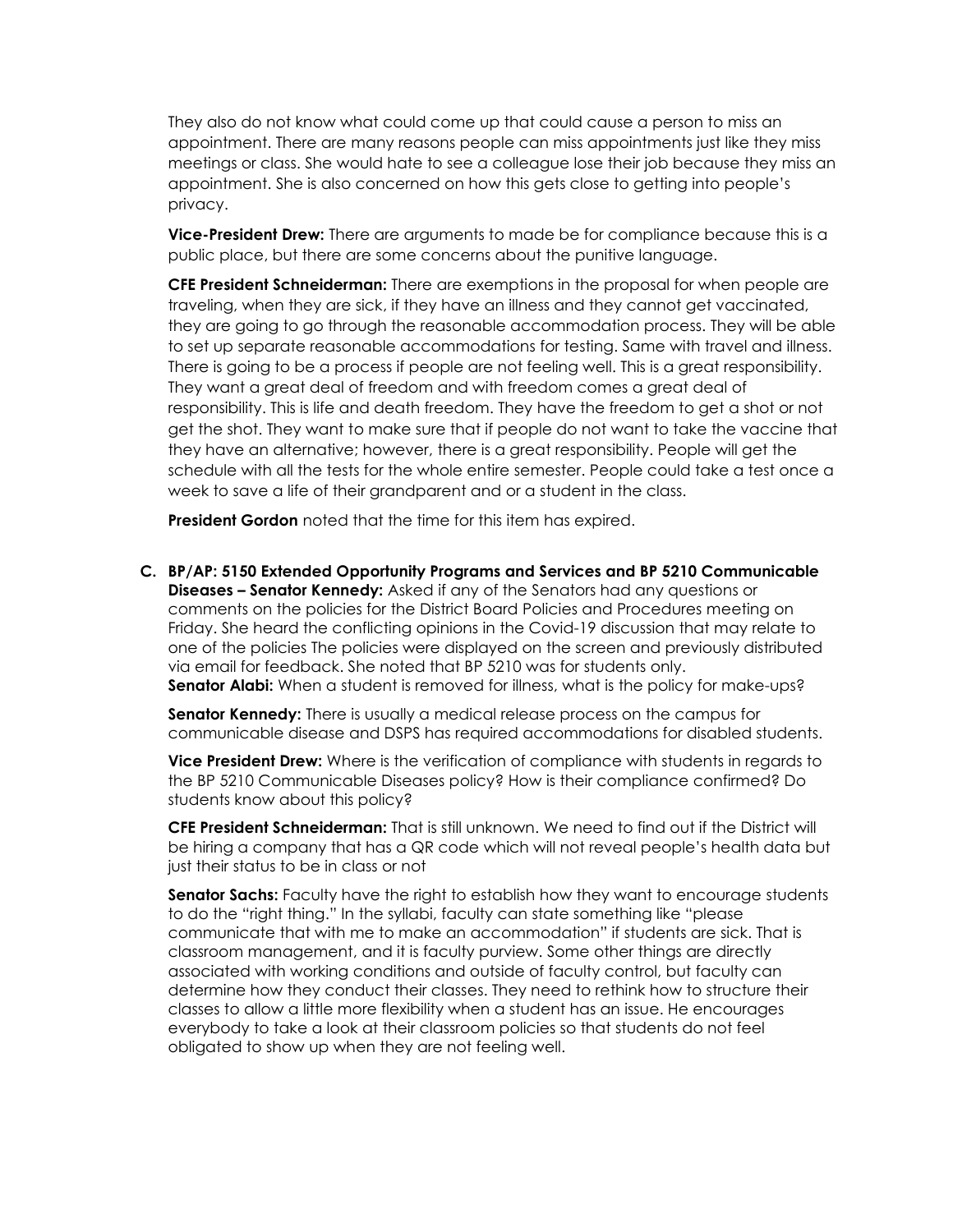**D.** OER Report – OER Coordinator Melissa Archibald: Provided an update about the state of OER at OCC and provided data. The offering of zero textbook cost courses has held steady for the past year, with about 12% of all the courses that OCC offers as zero textbook cost. A course qualifies as a ZTC because it does not require a textbook, the required textbook is available for free, or it does not require students to purchase any kind of homework program or courseware. The idea is that students are only having to pay for tuition and lab materials. She provided a list of the highest enrollment courses for fall of 2021 (ENG 100, CMST 100, PSYC 100, HIST 170, PSCI 180, MATH 160, CMST 110, ENG 101, SOC 100 & HIST 175). Those are the courses that have the most students in them. Of the ten courses 14% of their offerings qualify as ZTC. It is important to recognize that this is not distributed evenly.

She wanted to put into perspective how the lack of ZTC offerings affects the students. Of the top ten courses, she averaged out the cost of their textbooks based on those courses that had less than 10% ZTC offerings. On average, their textbooks cost almost \$100 per student. It does not seem like much but for just one of those courses, if you take every single student in all their sections and calculate the cost for them to buy textbooks, it will cost the students taking that course \$150,000 in the fall of 2021. Many faculty members can argue that students can buy it on discount or rent it. This calculation is just purely based on what is being offered at the bookstore.

The Academic Senate of California Community colleges brings together groups of instructors to evaluate existing OER for courses and either approve textbooks or they develop an option, specifically for a course. As a community, our college could be doing more to encourage OER adoption. It is completely up to the purview of instructors. They have the academic freedom to choose which textbooks they want. OER is the starting point for quality. OER allows instructors to alter and customize a textbook and improve it and tailor it to their needs.

The Governor recently earmarked 115 million dollars in the budget for Z degrees and certificates. Z degrees and certificates are pretty straightforward. The idea is that a student can earn a certificate or an AA in biology, without ever having to pay a textbook or purchase a homework program. The idea is that they want to lower costs for students by eliminating those extra fees. The goal is that students should just have to pay for tuition and lab materials. Right now, the understanding of how these funds are going to be dispersed is that initial disbursement is going to happen in January of 2022. The OER initiative believes that this will be non-competitive just because of timetables. They do not expect that there is the possibility for schools or individuals to compete for funding. This initial disbursement will mainly focus on evaluating and planning the implementation of Z degrees.

Most of the first steps will be a matter of making sure that colleges have a ZTC flagging system in their schedule. OCC has that, not all California community colleges do. Many of them are assuming that this is going to be tied to funding and that if you do not have a ZTC system in your schedule or if you are not accurately representing ZTC offerings, access to these funds will be problematic. The rest of the funding will award up to \$200,000 per district so not per college for each degree and certificate that they develop and implement. The idea is that the Coast Community College District will get \$100,000 to establish an AA in biology. The idea is that a student can get a Z degree in biology by taking some classes at Golden West College, some at OCC, and some at Coastline. OCC would prefer that students take most of courses at OCC.

The funding is not competitive but there will be a little bit of nudging among the colleges to be the place where the student chooses to take those classes. Currently there is only one zero degree and certificate at OCC; It is a certificate of achievement in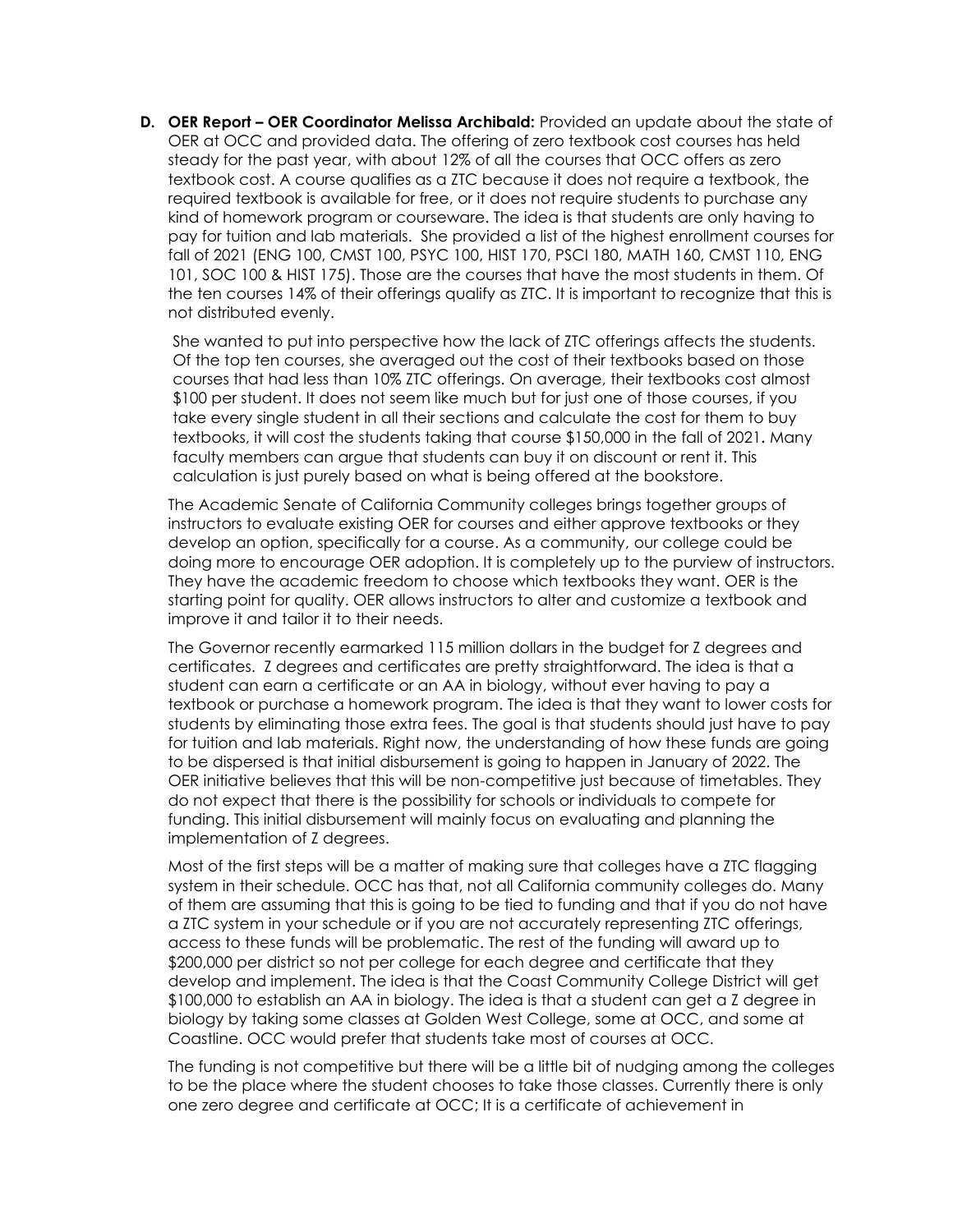architectural design. By comparison, Saddleback offers twenty-six Z degrees and that includes degrees or certificates for transfer. The idea is that a Saddleback student can get all of their general Ed taken at no cost beyond tuition and materials. That is something that OCC as well as the other colleges in the District will have to compete with.

**Motion 4: Senator Ball** moved to extend the time on this item by five minutes; motion seconded; motion approved.

**OER Coordinator Archibald:** The central request to the Academic Senate is that they establish an actual OER oversight committee. This committee would ideally have a representative from each division to voice the concerns and the needs of different disciplines and departments. She is not an expert in what their divisions or departments need in terms of OER quality. This committee would evaluate OER on campus and develop and institute a plan for adoptions.

**Senator Ball:** Stated that he respects full academic freedom on this. He does use zero cost textbooks. It is important to keep in mind that students are going to transfer to twenty-first-century universities and have to deal with more contemporary cutting-edge material that is going to benefit them. As a non-punitive way of encouragement, he has already been thinking that it would be much easier if the college had greater access for faculty and students to academic online journal databases. It is much easier to put together a course that is more contemporary when you can give students direct firsthand scholarship from existing journals.

**Senator Calabretta:** Is concerned that as a part-timer and due to issues with getting classes, pay parity and benefits, working at multiple campuses and having multiple jobs even outside of teaching to make ends meet, the way she recognizes OER is really important. Often times she is stretched too thin to redesign her whole class that relies on textbooks that are paid for. She encourages the Senate and other full-timers to keep in mind that if part- timers were provided with maybe a stipend for developing courses that arose that would be great. It is something that is very difficult to work into her schedule and that is probably the case for a lot of people.

## **3. Preliminary Matters, continued**

- **B. Opportunity for Public Comment:** Anna Hanlon, Eric Cuellar, Clyde Phillips.
- **C. Approval of the Minutes: Motion 5: Senator Kennedy moved to** approve the October 05, 2021, minutes with a minor correction; motion approved.

#### **D. For the Good of the Order:**

**Senator Ely:** Encouraged senators to think about coming on campus and joining the Communities of Practice for Part-Time Faculty on Thursday at 4:30 in the Aquatics Center. It is open to anyone, classified, management and full-time faculty. They will be providing light refreshments and discussing critical thinking and developing and evaluating critical thinking not only in ourselves but with the students.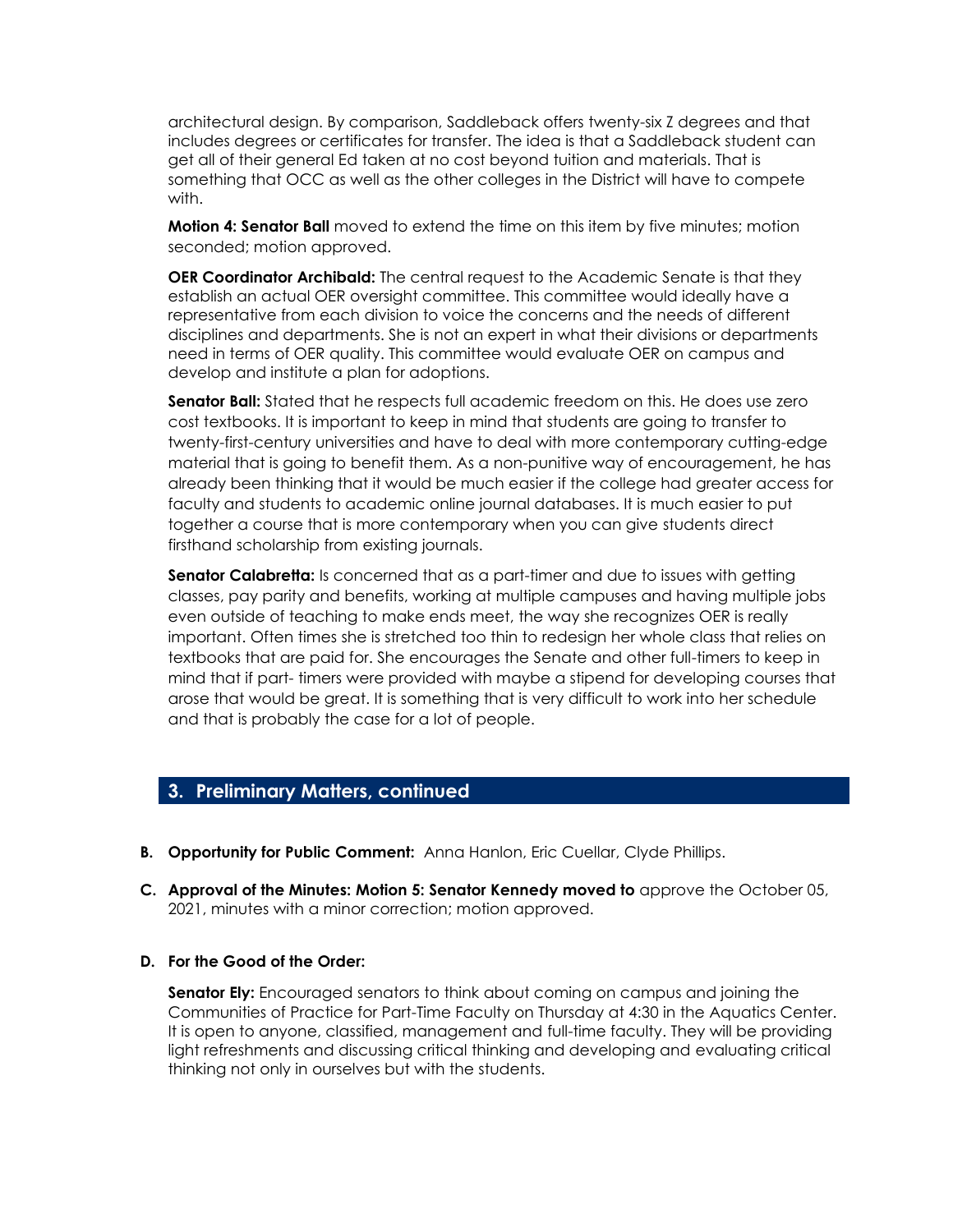**Senator Alabi:** Shared that a student woke up at 1 AM in Korea to attend her office hours. It is difficult for that student to participate in their group because they are in Korea. She wanted to share with her colleagues so that they could share with their divisions that they have students all around the world taking classes. She gives group assignments and provides office hours but never thought that a student may have to wake up at 1 AM to try to meet with her.

**Senator Kennedy:** Stated that October is National Disability/Employment Awareness Month. According to Biden, it is a "chance to recommit ourselves to dismantling barriers to access and inclusion." Many UCs, Stanford and other colleges are celebrating this month.

**Senator Phillips:** Announced that the Indaba session that was mentioned a bit earlier under Public Comments will start at approximately 2 and will end at 2:30 pm on Thursday. The Zoom information will be made available to everybody through the IMC.

#### **4. Officer, Senator, & Committee Reports**

#### **A. President and Vice President's Report:**

**Vice President's Report – Rendell Drew:** From the IMC and Multicultural Center, they are trying their best to continue to sponsor events that are happening throughout the campus such as the CLEEO summits. They are using faculty to help train with DEI matters. Even though, they are not on campus they are trying their best to move DEI initiatives forward despite the challenges.

**President's Report – Lee Gordon:** Reported that the Garrison Honor Center and the *Coast Report,* the student newspaper and the honors journalism program have been planning for some time to be collaborating on public events and the offshore oil spill in Orange County has accelerated that. They have scheduled a Zoom seminar on Wednesday, the 27th of October, 2:30-3:30 pm. As the Zoom link is made available and the arrangements are made, he will be sending the contact information. They will have both scientific and political experts to talk about the causes and the consequences of the offshore oil spill in Orange County. They hope that this will be the first of a number of programs over time done in collaboration between those two entities to try to bring public events closer to the attention of the students and the community at large.

**B. Budget Update – Senator Ely:** Reported that they have the OCC Budget Committee scheduled for tomorrow Wednesday, October 13.

#### **C. Other Committee Reports:**

**Curriculum Chair Otwell:** Will be sending out an email within the next couple of days with the list of courses that still have the emergency DE agenda only and those courses are available to be taught in any of the modalities that are on the DE addenda, regardless of its emergency status, through the spring of 2022. Then this academic year in fall 2021, at least as things stand, any course that has its emergency status still in place will need to be taught on campus so we're going to remind you to consult with your departments and make sure that you have emergency status only on those courses, where you don't want to teach any sections in in a distance modality.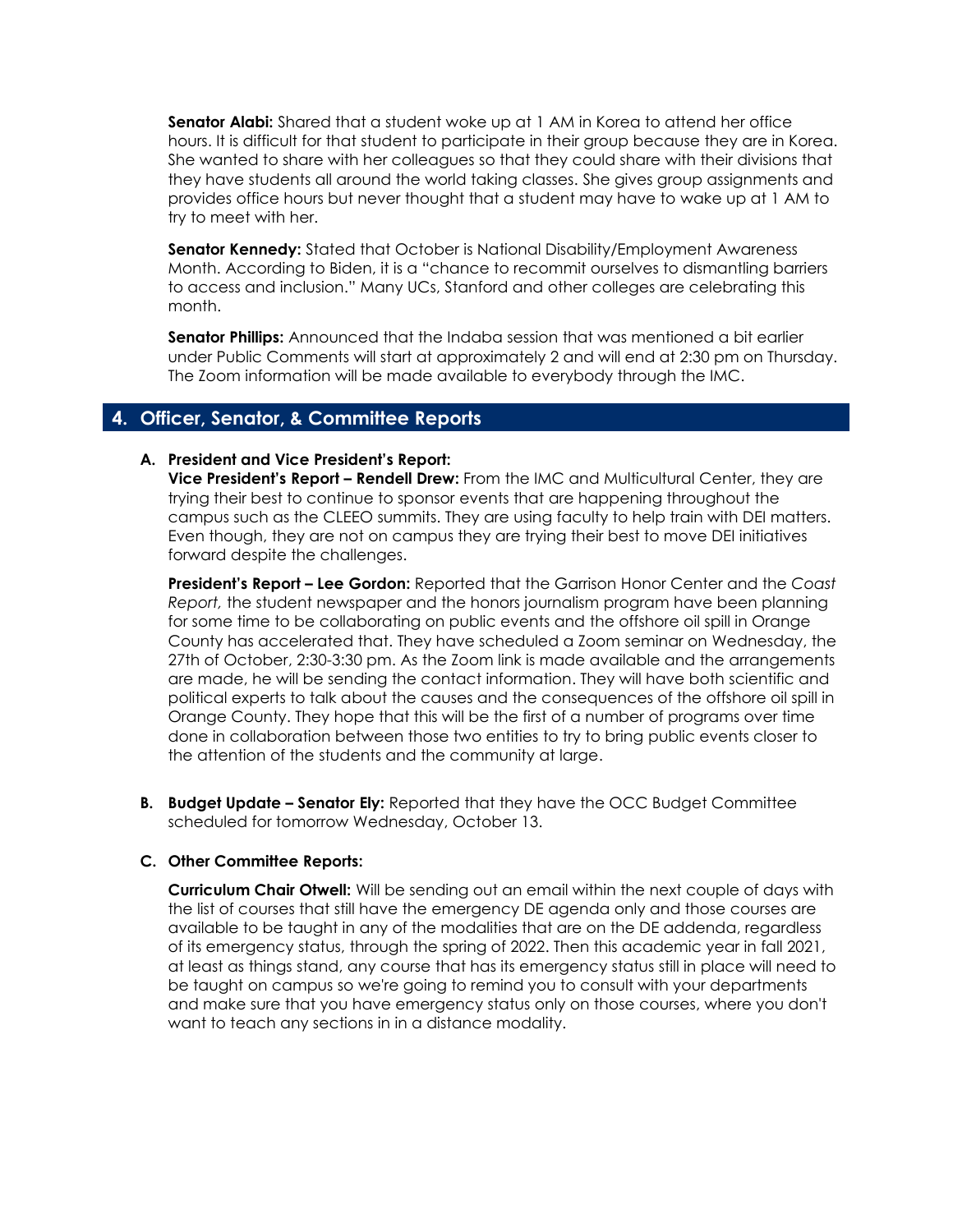# **5. Adjournment of the Regular Meeting**

**President Gordon** adjourned the meeting at 12:30 p.m.

### **6. Approval of the Minutes:** October 19, 2021

**MINUTES:** First draft written by Beatriz Rodriguez, Administrative Assistant to the Senates. Revision of first draft and Senate-approved drafts written by Senate Secretary, Marilyn Kennedy, who also distributes the final Senate-approved version to the Chancellor, Board of Trustees members and secretary, union presidents, GWC and Coastline Academic Senate presidents, OCC College President and faculty as per OCC Senate bylaws.

| <b>Motion</b>                                                   | <b>Motion</b><br>$\overline{2}$                               | <b>Motion</b><br>3                               | <b>Motion</b><br>4                                  | <b>Motion</b><br>5             |                                                                         |
|-----------------------------------------------------------------|---------------------------------------------------------------|--------------------------------------------------|-----------------------------------------------------|--------------------------------|-------------------------------------------------------------------------|
| Move<br><b>New</b><br><b>Business</b><br>to top<br>of<br>agenda | Move to<br>approve<br>Remote<br><b>Meetings</b><br>Resolution | Extend<br>time on<br>item 5B<br>by 10<br>minutes | Extend<br>time on<br>item 5D<br>by $5$<br>minutes   | Approve<br>10/05/21<br>Minutes | <b>Senate Membership</b>                                                |
| Aye                                                             | Aye                                                           | Aye                                              | Aye                                                 | Aye                            | Alabi, Jessica A.: Senator-at-Large (2020-2023)                         |
| Aye                                                             | Aye                                                           | Aye                                              | Aye                                                 | Aye                            | Arismendi-Pardi, Eduardo: Parliamentarian, Senator-at-Large (2021-2024) |
| Aye                                                             | Aye                                                           | Aye                                              | Aye                                                 | Aye                            | Ball, Jason: Part-Time Senator (2021-2022)                              |
| Aye                                                             | Aye                                                           | Aye                                              | Aye                                                 | Aye                            | Barnes, Carol: Counseling Senator (2021-2024)                           |
| Aye                                                             | Aye                                                           | Aye                                              | Aye                                                 | Aye                            | Boogar, Tyler: Math and Sciences Senator (2020-2023)                    |
| Aye                                                             | Aye                                                           | Aye                                              | Aye                                                 | Aye                            | Calabretta, Nina (Part-Time Senator (2021-2022)                         |
| Aye                                                             | Aye                                                           | Aye                                              | Aye                                                 | Aye                            | Connor, Sean: Senator-at-Large (2020-2023)                              |
| Aye                                                             | Aye                                                           | Aye                                              | Aye                                                 | Aye                            | Cuellar, Eric: Senator-at-Large (2021-2024)                             |
| Aye                                                             | Aye                                                           | Aye                                              | Aye                                                 | Aye                            | Della Marna, Jodi: Library & Learning Support Senator (2020-2023)       |
| Aye                                                             | Aye                                                           | Aye                                              | Aye                                                 | Aye                            | Denney, Matt: Technology Senator (2020-2023)                            |
| Aye                                                             | Aye                                                           | Aye                                              | Aye                                                 | Aye                            | De Shano, Tina: Consumer Health Sciences Senator (2020-2023)            |
| Aye                                                             | Aye                                                           | Aye                                              | Aye                                                 | Aye                            | Drew, Rendell: Vice President, Senator-at-Large (2020-2023)             |
| Aye                                                             | Aye                                                           | Aye                                              | Aye                                                 | Aye                            | Ely, Cyndee: Part-Time Senator (2021-2022)                              |
| Aye                                                             | Aye                                                           | Aye                                              | Aye                                                 | Aye                            | Gordon, Lee: President, Senator-at-Large (2019-2022)                    |
| Aye                                                             | Aye                                                           | Aye                                              | Aye                                                 | Aye                            | Kennedy, Marilyn: Secretary, Lit and Lang Senator (2019-2022)           |
| Aye                                                             | Aye                                                           | Aye                                              | Aye                                                 | Aye                            | Legaspi, Jodie: Athletics and Kinesiology Senator (2020-2023)           |
| Aye                                                             | Aye                                                           | Aye                                              | Aye                                                 | Aye                            | Lloyd, Doug: Senator-at-Large (2020-2023)                               |
| Aye                                                             | Aye                                                           | Aye                                              | Aye                                                 | Aye                            | Means, Leland: Visual and Performing Arts Senator (2021-2024)           |
| Aye                                                             | Aye                                                           | Aye                                              | Aye                                                 | Aye                            | Neil, Jeanne: Business and Computing Senator (2019-2022)                |
| $\overline{\phantom{a}}$                                        | $\overline{\phantom{a}}$                                      | $\overline{\phantom{a}}$                         | $\hspace{0.05cm} -\hspace{0.05cm} -\hspace{0.05cm}$ | $-\!$                          | Otwell, Charles: Curriculum Chair (Non-Voting) (Open)                   |
| Aye                                                             | Aye                                                           | Aye                                              | Aye                                                 | Aye                            | Pena, Max: Senator-at-Large (2019-2022)                                 |
| Aye                                                             | Aye                                                           | Aye                                              | Aye                                                 | Aye                            | Phillips, Clyde: Senator-at-Large (2021-2024)                           |
| Absent                                                          | Absent                                                        | Aye                                              | Aye                                                 | Aye                            | Sachs, Loren: Senator-at-Large (2019-2022) 11:43 arrival                |

# **Voting Tallies Chart**